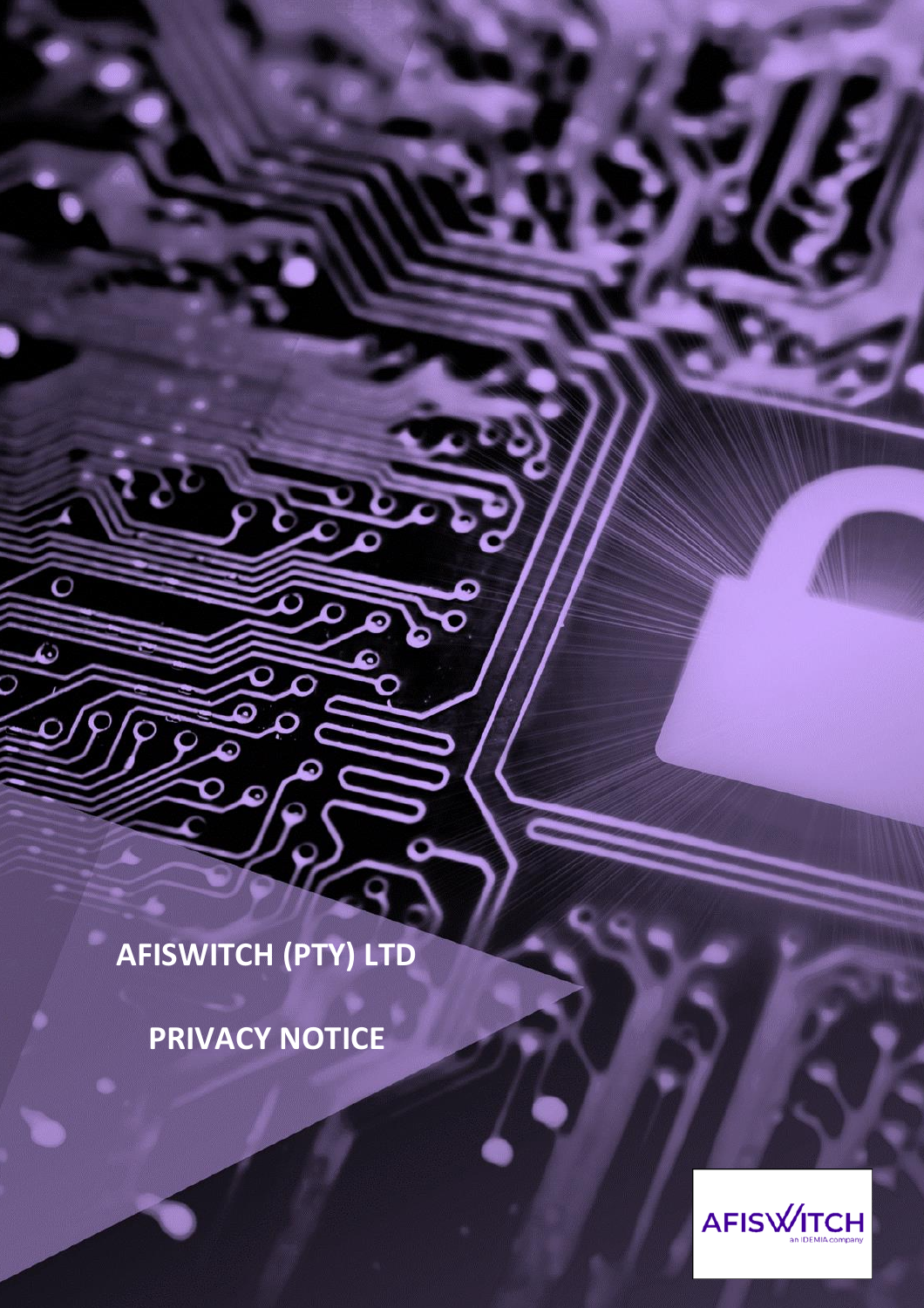

# Afiswitch Privacy Notice

# **1. Background**

Afiswitch (Pty) Ltd is a private company with Registration Number 2001/023465/07 providing commercial fingerprint clearances on behalf of the South African Police Service (SAPS).

### **2. Privacy Commitment**

Afiswitch is committed to ensuring that your personal information is processed in accordance with applicable Data Processing Legislation. Afiswitch will take all reasonable measures, through the implementation of appropriate policies, procedures, technology and controls to ensure that your personal information is appropriately secured and protected and processed only for lawful purposes.

# **3. Information Collection**

- 3.1 In some instances, when engaging directly with you, Afiswitch acts as a Responsible Party in terms the Protection of Personal Information Act ("**POPIA**") or a Data Controller in terms of the General Data Protection Regulations ("**GDPR**"). In all other instances Afiswitch may be regarded as a Data Processor or Operator. Afiswitch collects your personal information when you apply with Afiswitch for any service or product provided by Afiswitch.
- 3.2 Afiswitch may receive the following information about you from yourself or an entity that you may have provided consent to, or an entity that is lawful authorized to access your information or who may lawfully share your information with Afiswitch.

### **Individual**

- Identity or Passport number
- Name details
- Contact information
- Race
- **Gender**
- Biometric Information
- Other lawful information that you may have consented to

### **Juristic**

- Registration Number
- Name details
- Contact information
- Financial Information
- Trade References
- Number of Employees
- Personal details of Directors
- Other lawful information that the Juristic has consented to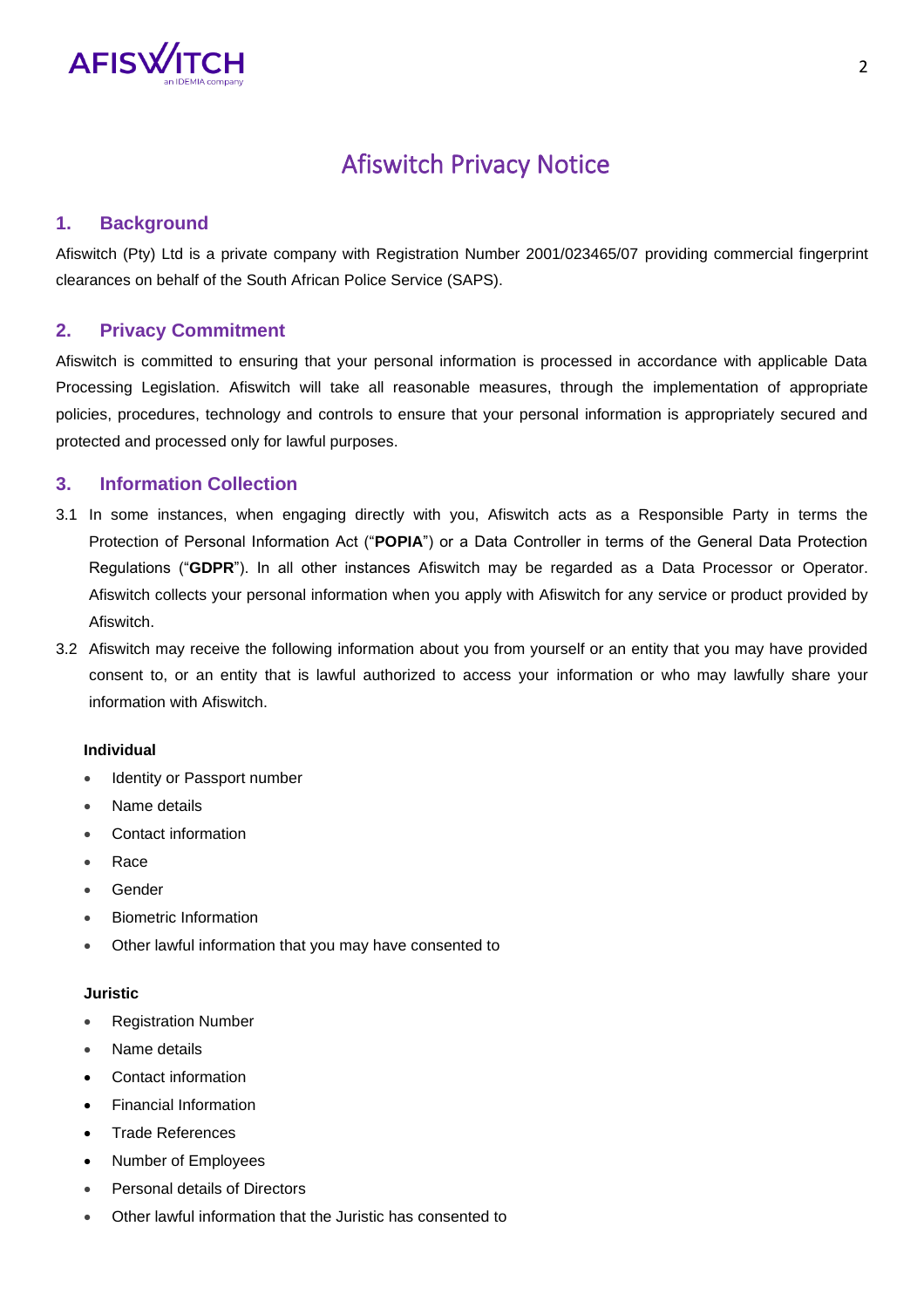

3.3 Afiswitch may make use of cookies, which may be placed on your computer when you both visit and or register on any Afiswitch website or product site. A cookie is a small piece of information sent by a web server to a web browser, which enables the server to collect information back from the browser.

3.3.1 Afiswitch cookies may be used for the following purposes:

- To enable certain features and functions on websites, e.g. remembering user-id, favourite channel selections, browsing and other service preferences;
- To build up a profile of how users experience the website;
- To improve the efficiency of Afiswitch's website;
- To administer services to users and advertisers; and
- To establish usage statistics.
- 3.3.2 Most internet browsers provide users with the option of turning off the processing of cookies (please see the "help" section of the browser), but this may result in the loss of functionality, restrict use of the website and/or delay or affect the way in which it operates.
- 3.3.3 Advertisements on the Afiswitch website may be provided by third party advertisers and their agencies. These may generate cookies to track how many people have seen a particular advertisement (or use the services of third parties to do this), and to track how many people have seen it more than once. Afiswitch does not control these third parties and their cookie policies and therefore is not responsible for the Personal Information policies (including Personal Information protection and cookies), content or security of any third-party websites linked to the Website.
- 3.4 Afiswitch may also collect information that your browser sends whenever you visit Afiswitch websites. This information may include information such as your computer's Internet Protocol ("IP") address, browser type, browser version, and the pages of the Afiswitch website that you visit, the time and date of your visit, the time spent on those pages and other statistics.

### **4. Information Use and Disclosure**

- 4.1 Use and Disclosure as per Consent provided
- 4.1.1 In terms of the Consent provided Afiswitch can use your personal information to process fingerprint verification services as requested by you.
- 4.1.2 Afiswitch will adhere to processing obligations embodied in POPIA and GDPR
- 4.1.3 Afiswitch may update your information with the personal information you provide or which is provided
- 4.1.4 Afiswitch may use the information you provide to maintain contact with you in terms of
	- Any queries that you may have lodged with Afiswitch
	- Keeping you informed about new developments on or any changes to the services you may have accessed.
- 4.1.5 Afiswitch may process your information as may be allowed in terms of POPIA.
- 4.2 Afiswitch may use cookies to identify you when you access a Afiswitch website and to build up a demographic profile of its users.

### **5. Information Retention**

- 5.1 Afiswitch will retain your personal information in accordance with any retention legislation relating to such personal information.
- 5.2 Personal Information including but not limited to Biometric information will be retained with your consent for as long as you may require the use this information or the information is to be used for your benefit.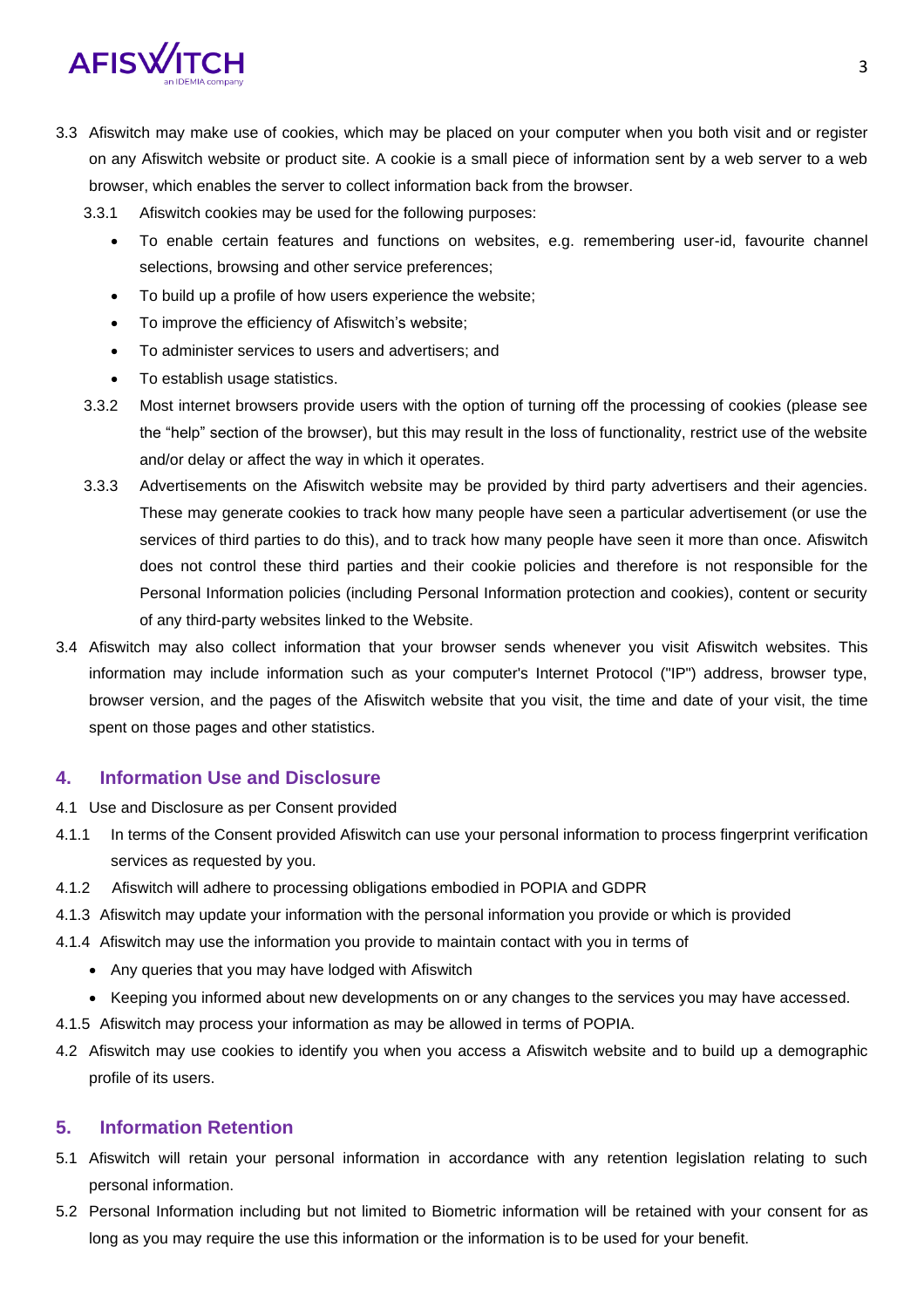

- 5.3 In the absence of any legislation governing a particular type of personal information, Afiswitch shall retain such information according for as long as the Afiswitch Data Retention and Disposal Policy allows it. The Afiswitch Data Retention and Disposal Policy is available on the www. Afiswitch.com website.
- 5.4 You may request the deletion of your personal information as per 7.2

# **6. Your rights in terms of your personal information use and disclosure**

# **6.1 Right to access your personal information:**

You may request, free of any charge, for Afiswitch to confirm if Afiswitch has personal information on you.

- To lodge a request to determine if your personal information is available at Afiswitch, you should email a completed **Form C Request for Access to Record of Private Body**  [available on the Afiswitch Website] to [informationofficer@afiswitch.com](mailto:informationofficer@afiswitch.com) alternatively you may email Afiswitch at [informationofficer@afiswitch.com,](mailto:informationofficer@afiswitch.com) so that the Information Officer can send you the **Form C Request for Access to Record of Private Body** to complete.
- You will be required to provide proof of identity as may be determined by Afiswitch and to follow Afiswitch procedures related to the request.
- The Afiswitch Information Officer will direct the request, once received, to the relevant Afiswitch department to determine if there is any personal information on you.
- The Afiswitch Information Officer will require the relevant Afiswitch Department to communicate with you regarding the following
	- **.** If a fee is payable, arrange with you as to the payment process.
	- The most secure method to provide the information to you.
- The process to execute the request may take up to 20 business days to complete.

# **6.2 Right to challenge and correct the accuracy of your personal information:**

You may request, free of any charge, for Afiswitch to correct the accuracy of their Personal Information as held by Afiswitch or to delete this information if Afiswitch is no longer authorized to retain such information.

- To lodge a challenge to the accuracy of the Data Subject's personal information, you must e-mail a completed Personal Data Corrections form [available on the Afiswitch Website] to [datacorrections@afiswitch.com](mailto:datacorrections@afiswitch.com) alternatively you may e-mail Afiswitch at [datacorrections@afiswitch.com](mailto:datacorrections@afiswitch.com) so that Afiswitch Data Corrections Department can send you a Personal Data Corrections form to complete. When the Personal Data Corrections form is received by the Afiswitch Data Corrections Department, the Department shall:
	- Log the Personal Data Correction request
	- **EXEDENT Investigate the request with the source of the Personal Information**
	- Resolve the request in accordance with the response from the data source
- In the instance of a request for Deletion, such a request received by the Afiswitch Data Corrections Department will refer the request to the Afiswitch Information Officer for consideration, and will respond to the Data Subject on the outcome of the consideration.
- The request, once received, will be executed within 20 business days from the date received.